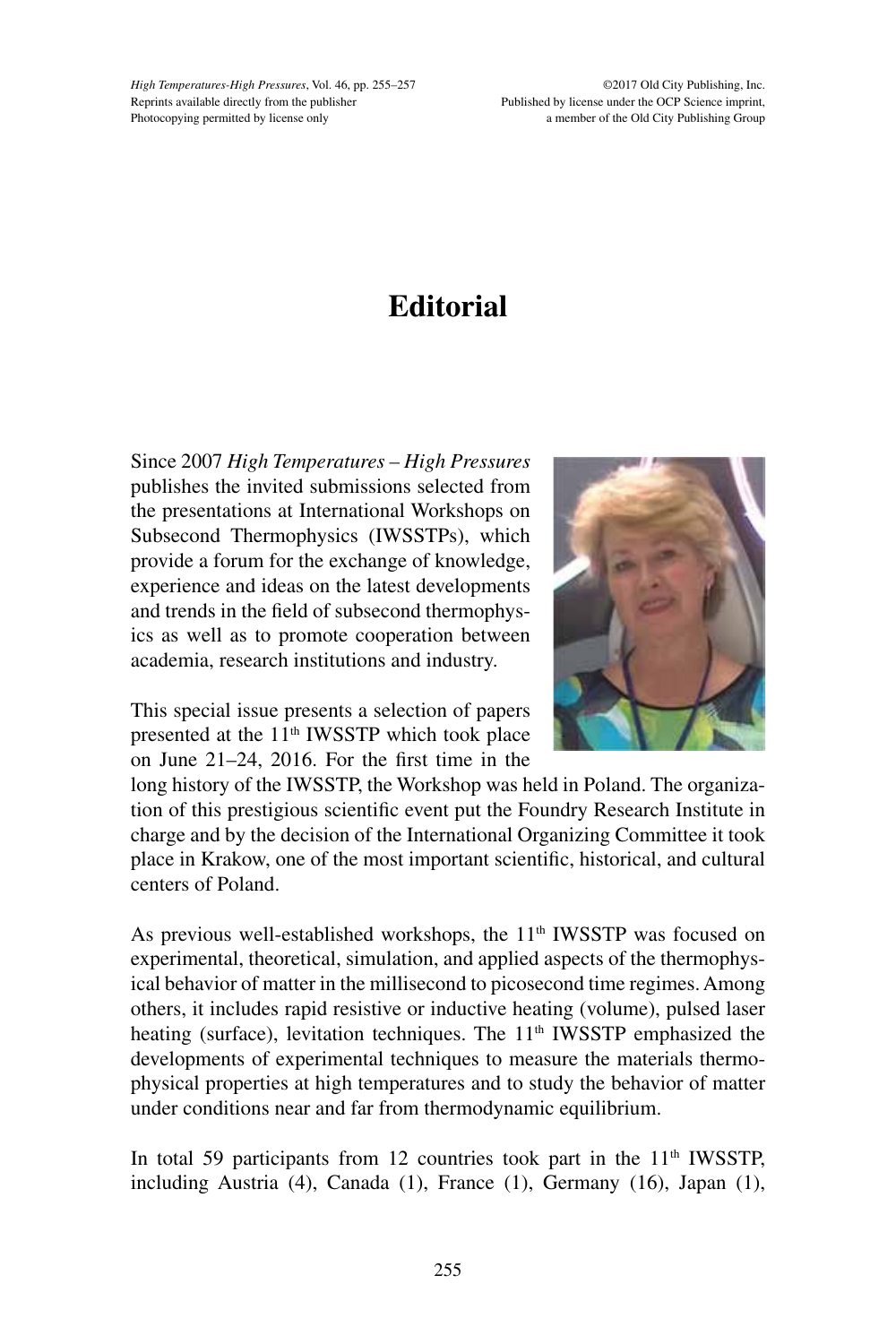Kazakhstan (2), Poland (23), Russia (3), Serbia (1), Spain (1), Switzerland (1) and USA (5). It is important to highlight that 10 PhD students had the opportunity to present and to discuss their results with world-class expects.

The 3-day Program of the  $11<sup>th</sup>$  IWSSTP was divided into 10 sessions. Totally 48 contributions were presented, including plenary lectures (2), invited lectures (5), oral presentations (26) and posters (13). Besides plenary lectures and posters, 33 oral presentations (invited and regular) were given in thematic sessions dedicated to Measurement Techniques (9), Modelling and Theory (4), Processing (8) and Thermophysical Properties (12).

By the decision of the International Organizing Committee, the next  $12<sup>th</sup>$ IWSSTP will be held in Cologne, Germany in 2019. It will be chaired by Dr. Jürgen Brillo from the Institute of Materials Physics in Space at the German Aerospace Center (DLR).

This issue of *High Temperatures – High Pressures* collects nine articles that represent the expanded versions of the  $11<sup>th</sup>$  IWSSTP contributions subjected to full peer review procedure. The topics include challenges in measurement techniques, new look on non-equilibrium high temperature phenomena and practical aspects of subsecond thermophysics. We hope that these papers reflect the consistent survey on the progress, the latest advances and the most innovative developments in the field of high temperature materials science and it will be invaluable to scientists, engineers and students.

I would like to express my best gratitude to all participants who share their knowledge, expertise and best practices as the key factors contributing to significant discoveries in science and technology. Special thanks are directed to the authors of selected papers for their contributions as well as to the reviewers of this special issue.

Special thanks are directed to the World Foundry Organization, the Foundry Research Institute, industrial partners and manufacturers of measurement equipment for their support of the  $11<sup>th</sup>$  IWSSTP. Many thanks go as well as to the members of the International Organizing Committee: Konstantinos BOBORIDIS (Institute for Transuranium Elements, EC-JRC, Germany), Ivan EGRY (RWTH Aachen University, Germany), Erhard KASCHNITZ (Austrian Foundry Research Institute, Austria) Gernot POTTLACHER (Graz University of Technology, Austria) and Mikhail SHEINDLIN (Joint Institute for High Temperatures, Russian Academy of Sciences, Russia). Iván Egry is additionally acknowledged in his function as Co-Editor-in-Chief of *High Temperatures-High Pressures* for managing the timely publication of this issue. Finally, I express my sincere thanks to the members of